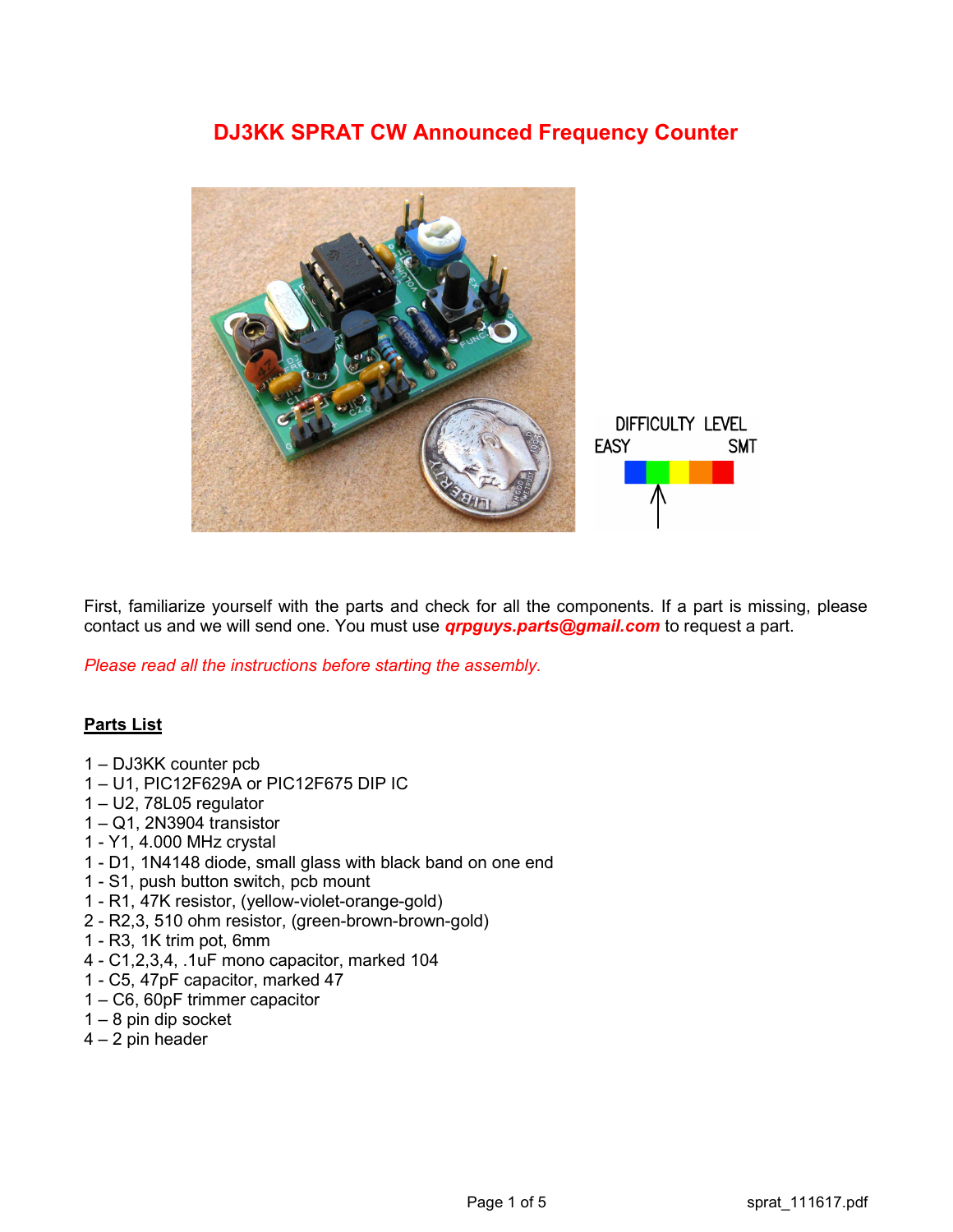Refer to the graphic below and the PCB silk screening for the placement of the components.



You will start with the smallest components first and progress to the larger ones.

- $\lceil$  ] Install C1,2,3,4, .1uF mono capacitor (marked 104)
- [ ] Install C5, 47pF capacitor, marked 47
- [] Install D1, 1N4148 diode, small glass with black band on one end, *match the silkscreen outline*
- [ ] Install R1, 47K resistor, (yellow-violet-orange-gold)
- [ ] Install R2,3, 510 ohm resistor, (green-brown-brown-gold)
- [ ] Install the 8 pin dip socket for U1
- $\lceil$  | Install Y1, 4.000 MHz crystal
- [ ] Install Q1, 2N3904 transistor, *match the silkscreen outline*
- [ ] Install U2, 78L05 regulator, *match the silkscreen outline*
- [ ] Install the four 2 pin headers
- [ ] Install R3, 1K trim pot
- [ ] Install C6, 60pF trimmer capacitor, match the silkscreen outline
- [ ] Install S1, pushbutton switch
- [ ] Install U1, 8 pin PIC chip into the dip socket, observe the orientation of pin 1



When inserting the IC, the pins are flared so that they can be retained by auto insertion tools. Gently rock them on a flat surface so the pins are parallel and they will insert into the sockets more easily.

This completes the assembly.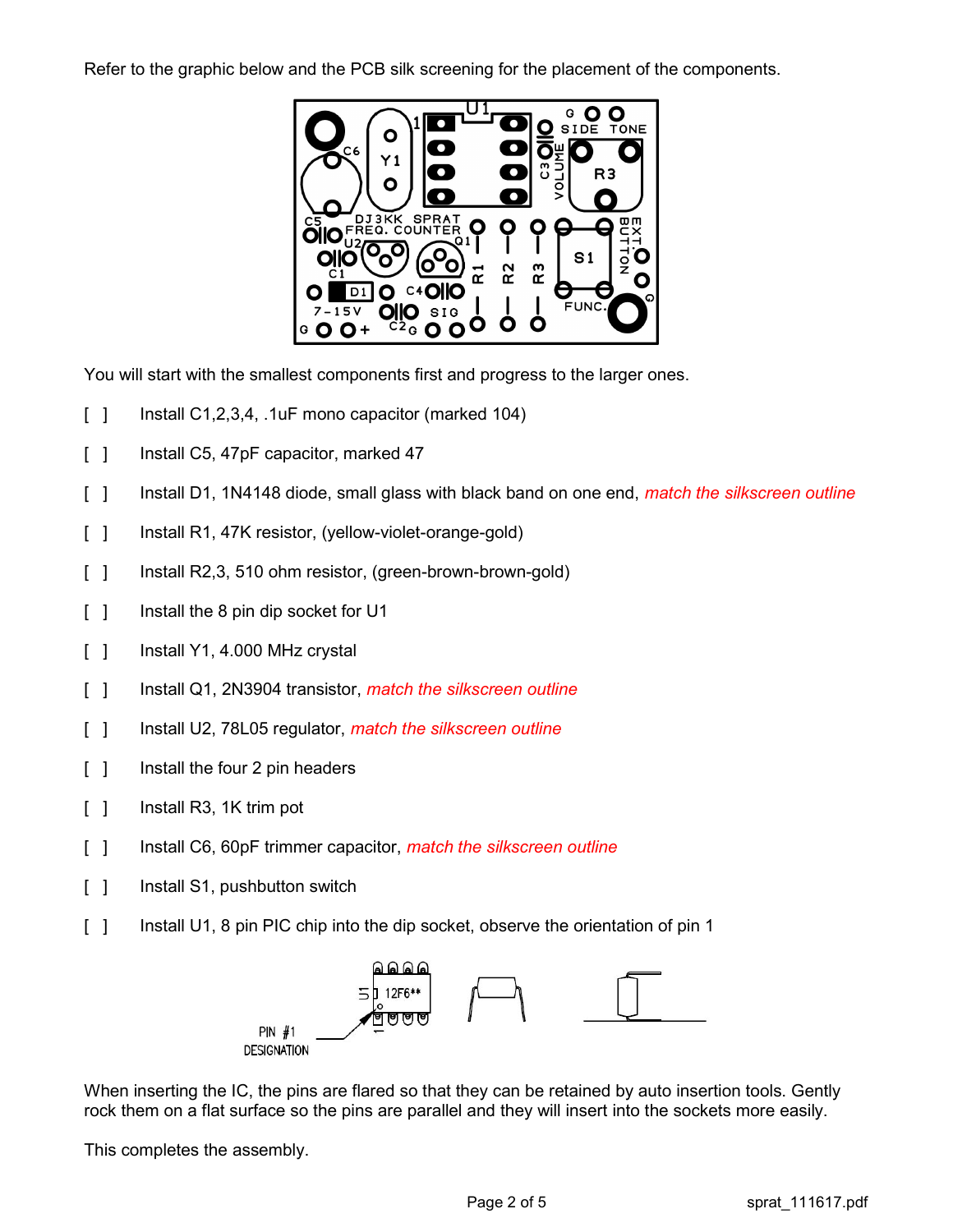# Usage:

The SPRAT counter uses a menu system accessed with the "function" push button. All menu parameters are stored in non-volatile memory. To access the menu and set your parameters, you must hold the function switch on, and power up the counter. To go through the menu items you use a short press of the "function" button. A longer press of the button stores the item in memory and sends "OK". When you are finished remove the power to the counter. Turn back on the counter and it will respond "F?" indicating that it is ready to read and respond with your frequency according to your parameters with a push of the function button.

The menu items are in the following order:

SP? – This is the speed of the sent cw to the audio output.

RESET? – This clears all the parameters you may have set.

IF? – This is for parameter for the vfo frequency, for receivers/transceivers with a vfo.

AD? – This is to tell the counted if the vfo frequency is to be added to the sensed frequency.

- SU? This is to tell the counter if the vfo frequency is to be subtracted from the sensed frequency.
- R1? If selected, the resolution is xx.xxx MHz, leading zero suppressed
- R2? If selected, the resolution is xx.xxx.x MHz

R3? – If selected, the resolution is xxx.x KHz

- R4? If selected the resolution is xxx KHz
- R5? If selected the resolution is xx KHz
- R6? If selected the resolution is xx.x KHz
- R7? If selected the resolution is xx.xx KHz
- R8? If selected the resolution is xx.xxx.xx MHZ, full readout

Resolution example for a frequency of 7.035284 MHz

 $R1 \rightarrow 7035$  $R2 \rightarrow 70352$  $R3 \rightarrow 0352$  $R4 \rightarrow 0.35$  $R5 \rightarrow 35$  $R6 \rightarrow 352$  $R7 \rightarrow 3528$  $R8 \to 0703528$ 

There is a tiny pause between the groups of numbers when the CW announcement is sent.

## Setting the parameters

#### Typical set up for direct conversion:

- Connect a small speaker or earbuds to the audio output. Hold the function switch down and power the pcb with 7-15vdc. You will hear the first item in the menu, SP?
- Either use the default speed of 13-15wpm or press and hold the "function" button until the dits reach a speed you are comfortable with. Release the button, then press longer and hear "OK" to store.
- If you are using this on a direct conversion receiver/transceiver, no IF offset is required
- Press the "function" switch momentarily until you reach the "R" parameter you want for resolution.
- Press the "function" switch longer and hear "OK" to store the parameters.
- When you are finished remove the power to the counter. Turn back on the counter and it will respond "F?" indicating that it is ready to read and respond with your frequency according to your parameters with a push of the function button.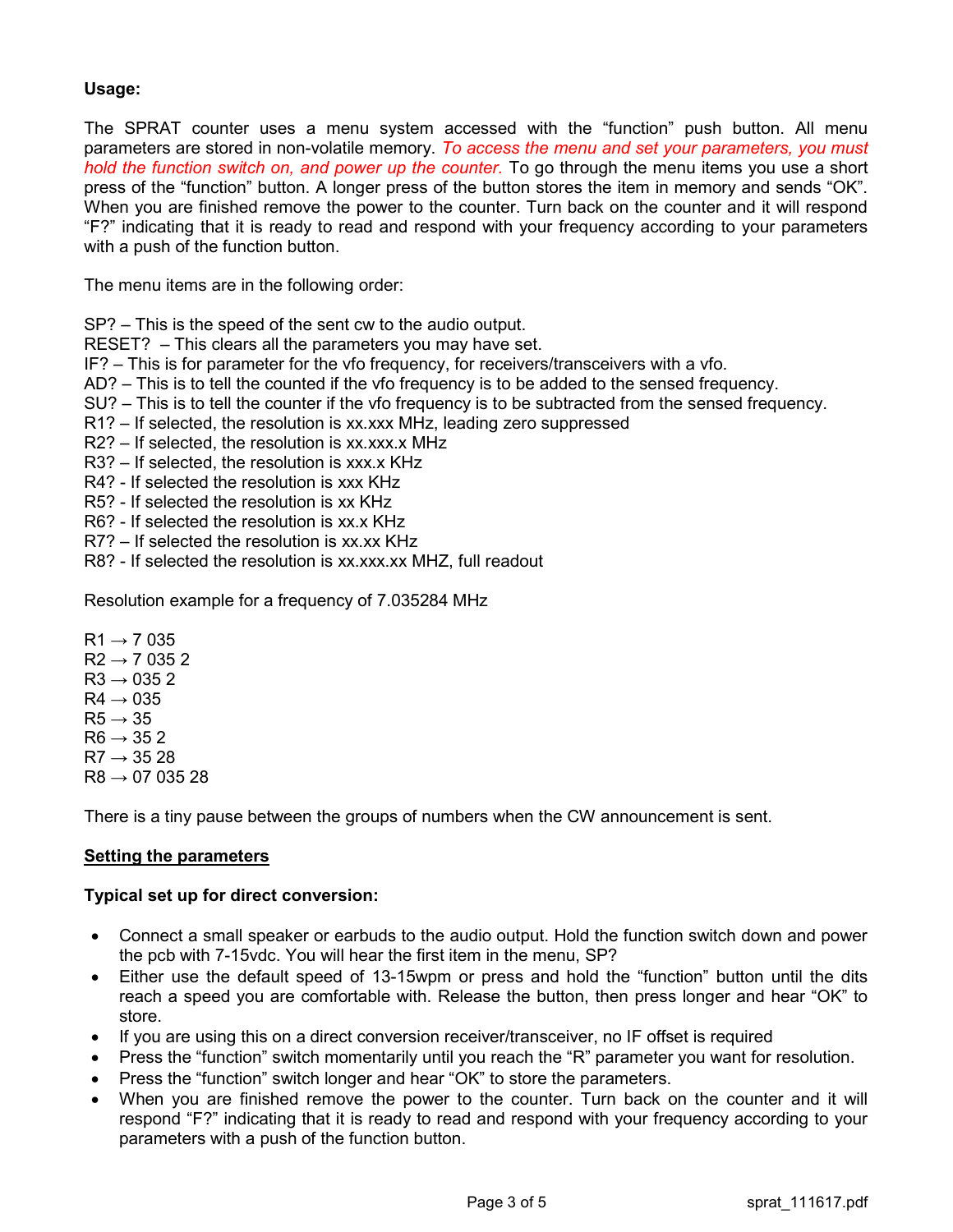# Typical set up with a vfo offset:

- Connect a small speaker or earbuds to the audio output. Hold the function switch down and power the pcb with 7-15vdc. You will hear the first item in the menu, SP?
- Either use the default speed of 13-15wpm or press and hold the "function" button until the dits reach a speed you are comfortable with. Release the button, then press longer and hear "OK" to store.
- Feed the IF frequency from your receiver or a signal generator to the counter input at a level of 2- 4Vpp.
- With the IF frequency fed from the VFO or signal generator, press "function" switch momentarily until you select the "IF?" menu item.
- Press the "function" switch longer and hear "OK" to store the offset frequency.
- Press "function" switch momentarily until "AD?" or "SU?" is heard, and depending on your receiver select additive or subtractive.
- Press the "function" switch longer and hear "OK" to store.
- Press "function" switch momentarily until you reach the "R\*" parameter you want for resolution.
- Press the "function" switch longer and hear "OK" to store the parameters.
- When you are finished remove the power to the counter. Turn back on the counter and it will respond "F?" indicating that it is ready to read and respond with your frequency according to your parameters with a push of the function button.

## You can reset and start over as often as you like. All your parameters are stored or can be cleared from the non-volatile memory.

After you have set the parameters, couple the signal input between the counter and your circuit according to your manufacturers recommendations. Keep your signal input connection wires as short as possible. Usually a small coupling capacitor is used between the counter and the circuit you are measuring. The cw output audio can be fed into your audio chain. There is a trimmer pot on the pcb to adjust the sidetone audio level. There are connections on the pcb for using an external pushbutton switch.

The C6 trimmer capacitor is for adjustment, if you want to calibrate the counter to a known frequency source.

## Schematic: